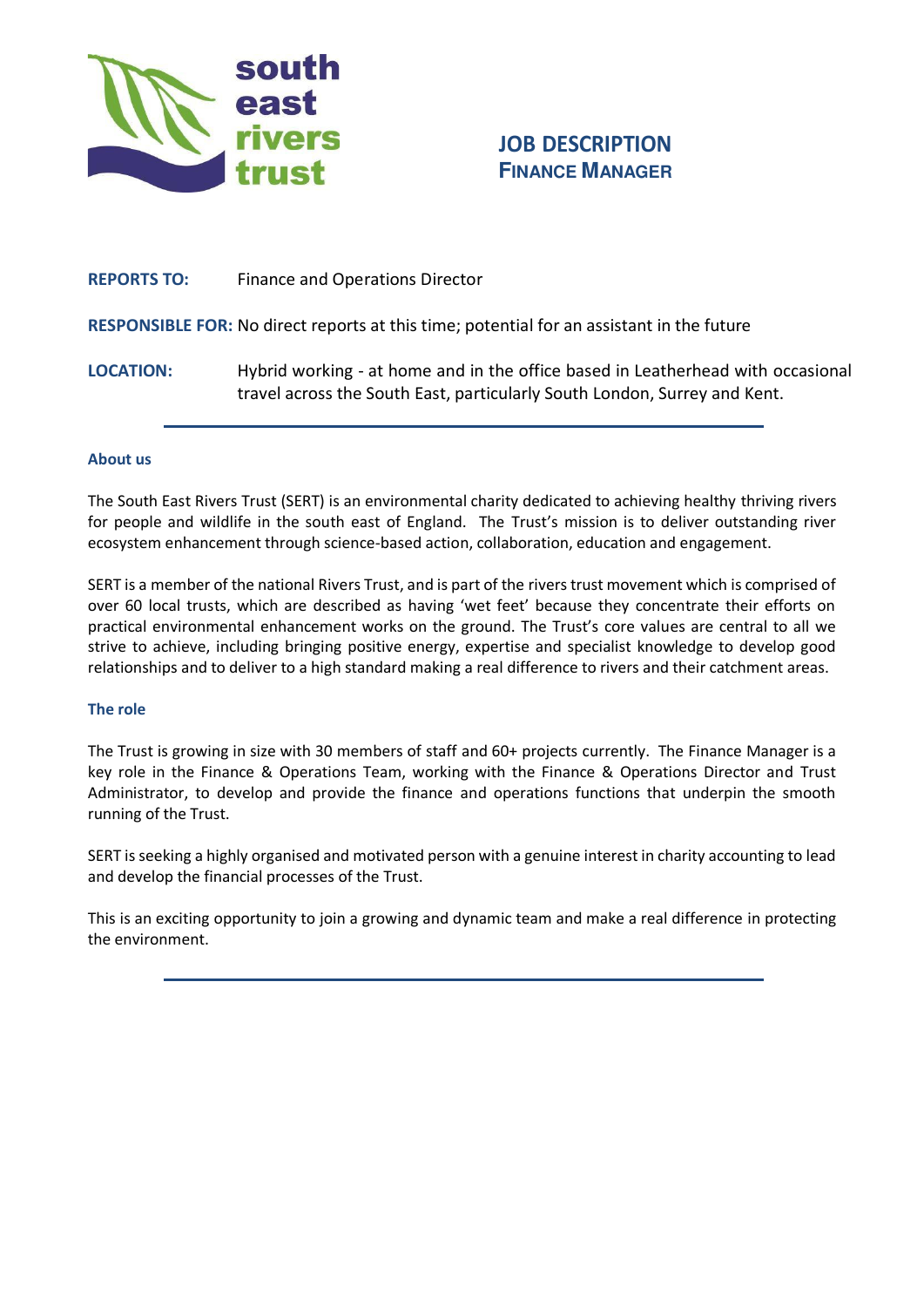## **JOB SUMMARY**

The role of Finance Manager will involve the efficient co-ordination and maintenance of the charity's accounts, ensuring the smooth operation and financial compliance of the Trust. You will be responsible for the day-to-day running of the finance function of the organisation and will work closely with Finance and Operations Director, the Trust Administrator, the Senior Management Team and project managers.

You will be responsible for maintaining the Trust and its trading subsidiary's financial records including: processing transactions; preparing and maintaining the nominal accounts; preparing monthly and annual accounts; preparing VAT returns; monitoring and managing bank accounts; contributing to funding applications and financial reporting to funders (including EU project claims); producing project accounts and working with staff to review budgets and cashflow.

As part of the Finance & Operations team you will also support the delivery of SERT's HR, IT and Administrative functions. While not essential, very strong IT skills are highly desirable.

You will have excellent attention to detail and be able to communicate well both within the organisation and externally. You will be an integral part of the SERT team and will need to able to clearly explain financial requirements to colleagues without a financial background. You will ideally have experience of Xero and be confident using Excel, Word and email.

The role will suit a qualified accountant with a good level of knowledge and experience of charity finance. This is an exciting opportunity to become a core part of a dynamic and enthusiastic team making a real difference for the environment.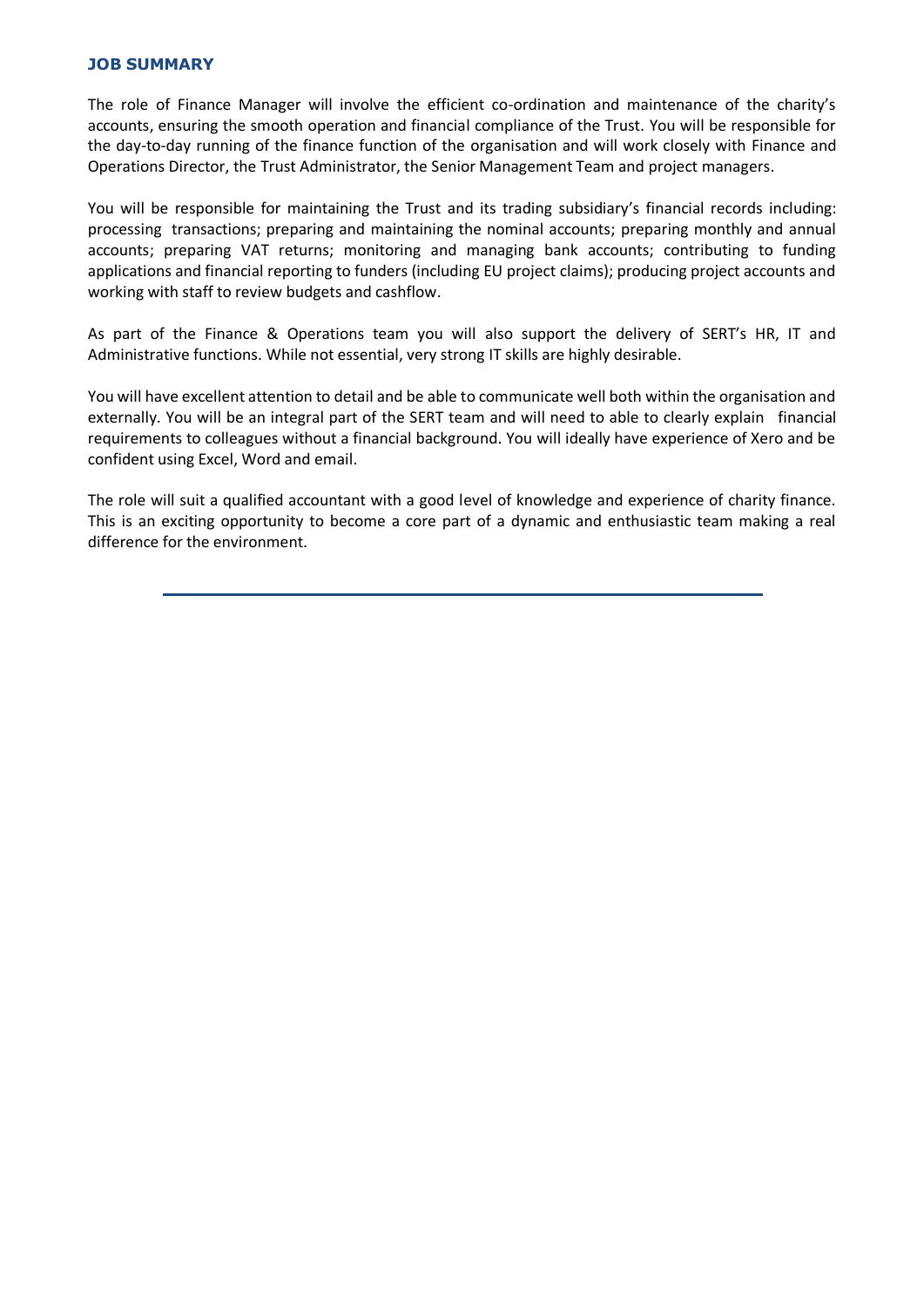

# **KEY DUTIES AND RESPONSIBILITIES**

# **1. Managing and running the Trust's Finance Function**

## 1.1 **Transaction processing (with support from Trust Administrator)**

- Purchase and Sales Ledgers
- Staff expenses and payment cards
- Timesheets
- Payroll and pension

# 1.2 **Management Accounting and Budgeting**

- Manage month-end processes, including processing timesheets, posting journals, P&L review and balance sheet reconciliations
- Produce quarterly management accounts, including variance reports, rolling cash-flows and reserves forecasts
- Support the preparation of annual budget and reforecasts

# 1.3 **Statutory Accounting**

- Prepare for the annual audit, including the annual audit file, liaising with auditors and overseeing the implementation of audit recommendations
- Prepare the annual accounts for SERT (or liaise with auditor preparing accounts)
- Prepare annual accounts for SERT trading subsidiary (South East Rivers Consulting Limited)
- Prepare quarterly VAT returns

### 1.4 **Project Accounting**

- Produce monthly project accounts
- Support the organisation to ensure full cost recovery and monitor use of core funds
- Support project managers with financial information
- Prepare budgets and provide financial information for grant and other funding applications
- Prepare financial reports and claims for all projects, including for EU funding
- Ensure compliance with donor rules & requirements with respect to finance

### 1.5 **Cash and Reserves Management, and Banking**

- Set up bank payments and bank cheques
- Credit control
- Bank and staff payment card reconciliations
- Updating bank mandates and liaison with bank/s
- Actively manage cash flow to ensure adequate cash levels are maintained throughout the year, including cash flow forecasting
- Ensure strong Restricted & Unrestricted Fund management

### 1.6 **Financial planning and operations**

- Support the preparation of financial information for trustees/directors including management accounts, annual budget and forecasts, cashflow
- Ensuring financial control systems and procedures in accounts payable, accounts receivable, payroll and staff expenses, and banking functions
- Develop and improve financial processes and reporting to track and monitor projects
- Ensuring financial compliance of the Trust and trading subsidiary
- Monitor Charity Commission, Companies House and HMRC records and submissions
- Contribute to Board Finance Risk and Audit Committee as required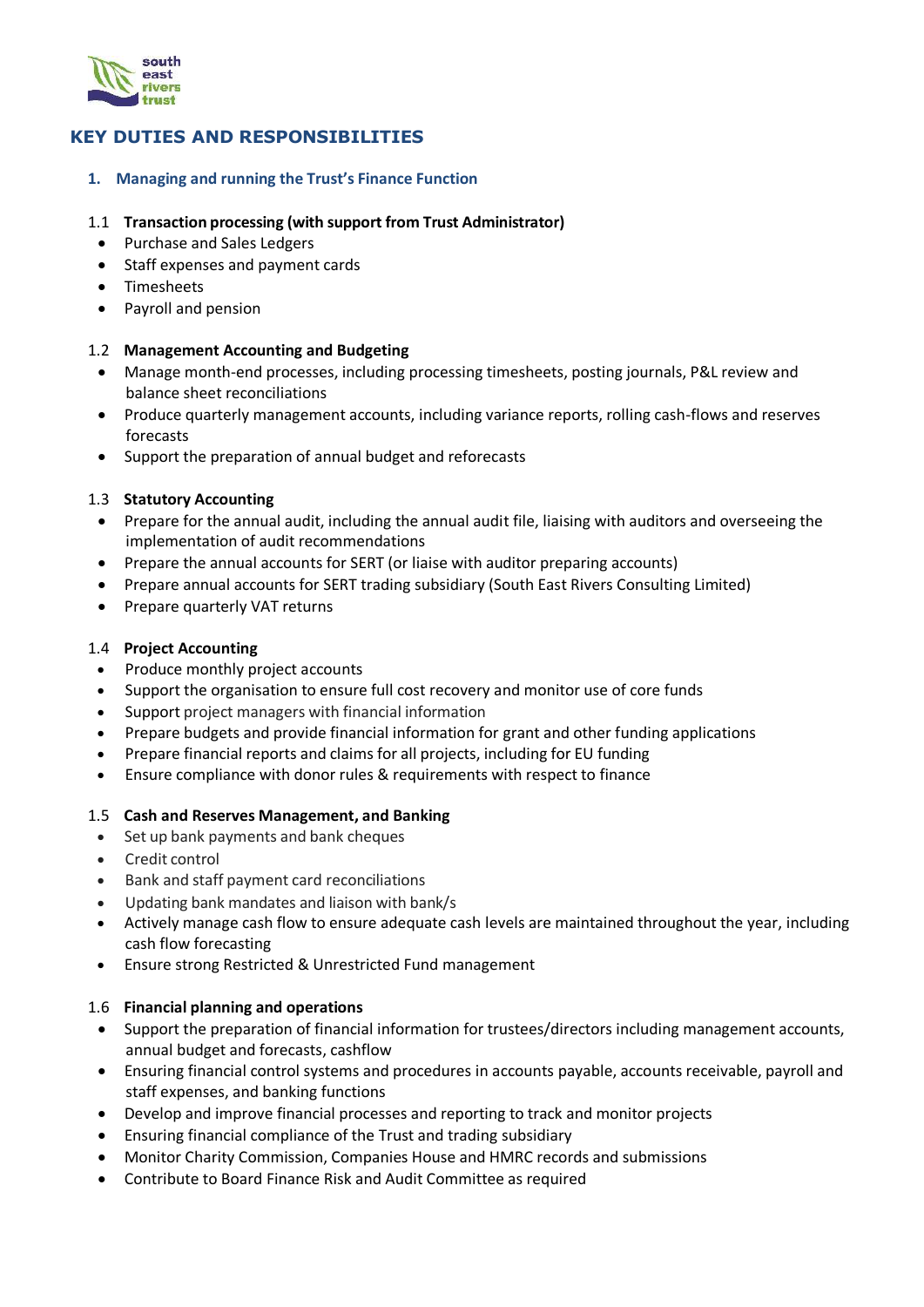

#### **2. Other**

- Support the delivery of SERT's HR, IT and Administrative functions
- Support the work of the Director of Finance & Operations and Senior Management Team
- Contribute to and uphold the good reputation of the Trust, promoting the work of the Trust
- Adhere to Trust policies and procedures and contribute to their development where appropriate
- Other duties as necessary.

#### **PERSON SPECIFICATION**

Please keep this person specification in mind, as well as the Trust's core values when completing your application. Knowledge, experience, skills and aptitudes will be assessed through both the application process and at interview.

| <b>Requirements</b>                                                                                                           | <b>Essential</b> | <b>Desirable</b> |
|-------------------------------------------------------------------------------------------------------------------------------|------------------|------------------|
| 1. Training and Experience                                                                                                    |                  |                  |
| 1. Relevant accountancy qualification                                                                                         | X                |                  |
| 2. Experience using Xero accounting software                                                                                  |                  | X                |
| 3. At least three years' relevant experience in a charity accounting role                                                     |                  | X                |
| 4. Advanced Excel skills                                                                                                      | X                |                  |
| 5. Experience of preparing management accounts, annual budgets, monitoring<br>overhead recovery, producing cashflow forecasts | x                |                  |
| 6. Project management skills - required for claims processes, audits, financial<br>reporting of changes and developments      |                  | X                |
| 7. Experience working with external auditors, preparation of annual audit file                                                |                  | X                |
| 2. Skills, Abilities and Personal Attributes                                                                                  |                  |                  |
| 8.<br>High level of attention to detail                                                                                       | X                |                  |
| 9.<br><b>Excellent communication skills</b>                                                                                   | X                |                  |
| 10. Excellent organisational and time management skills                                                                       | X                |                  |
| 11. Flexible and ability to multi-task                                                                                        | X                |                  |
| 12. A good understanding of the challenges of working in the NGO sector and/or a<br>small organisation                        |                  | X                |
| 13. Positive and 'can-do' attitude                                                                                            | X                |                  |
| 14. Able to work well both as part of a team and independently                                                                | X                |                  |
| 15. Able to prioritise and work under pressure to tight deadlines                                                             | X                |                  |
| 16. Honest, discretion and confidentiality                                                                                    | X                |                  |
| 17. An interest in rivers and the environment                                                                                 |                  | X                |
| 3. Miscellaneous                                                                                                              |                  |                  |
| 18. Commitment to equality of opportunity                                                                                     | X                |                  |
| 19. Full driving licence and vehicle which can be used for work purposes, and happy<br>to drive a van.                        |                  | X                |
| 20. Suitable, safe home working environment                                                                                   | X                |                  |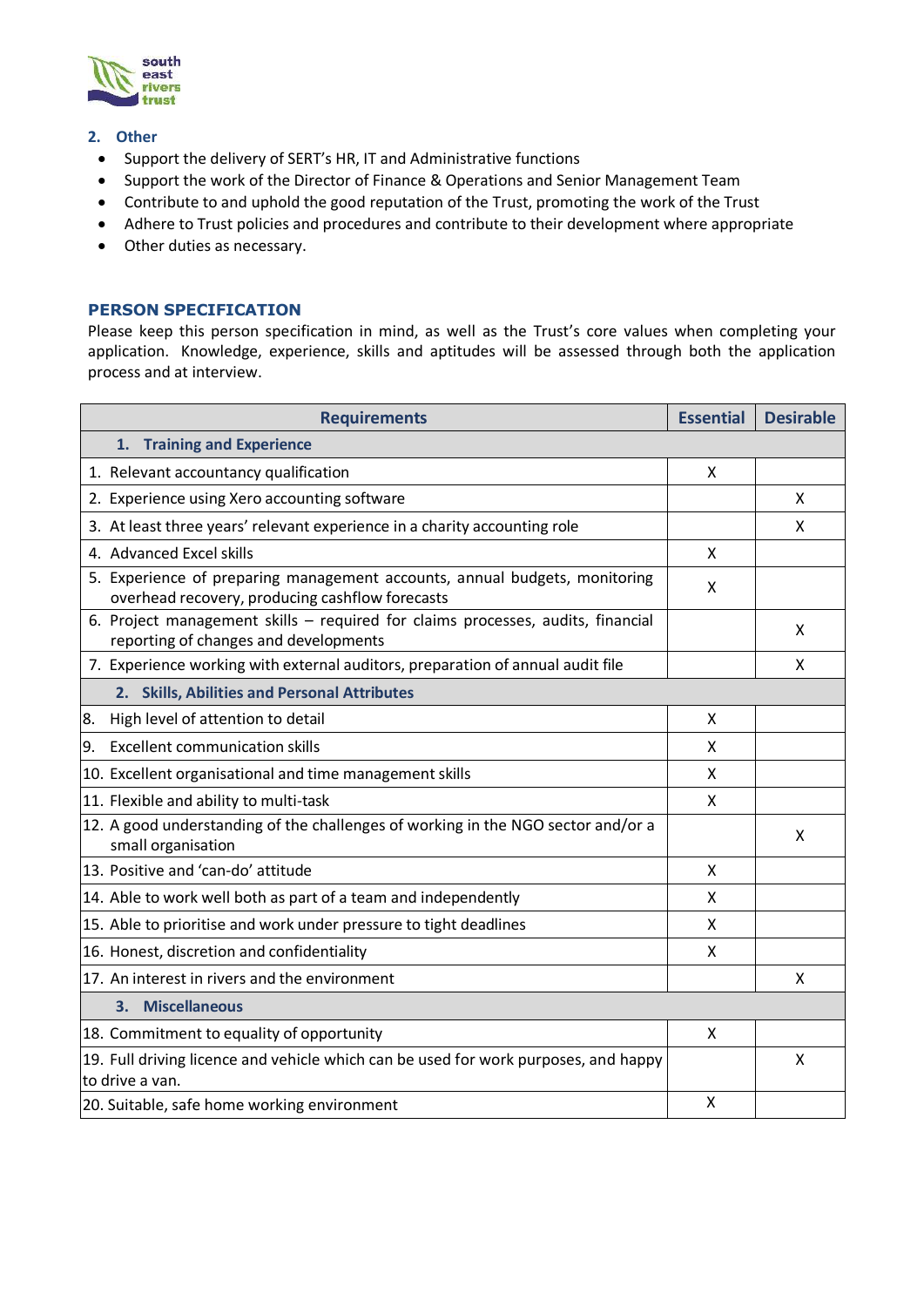

# **CONDITIONS OF SERVICE**

**Salary:** £35,000 to £40,000 (pro rata for part-time) dependent on experience.

**Contract period:** This is a permanent full time or 0.8 FTE contract. The appointment will be subject to a sixmonth probationary period.

**Pension:** SERT operates a contributory pension scheme and will pay 9% of salary subject to a 6% employee contribution.

**Annual Leave:** Annual leave entitlement is 25 days plus public holidays (pro rata for part time)

**Hours of work:** Occasional evening or weekend work may be required, for which time off in lieu can be taken. No overtime will be paid.

**Driving licence and vehicle:** A full driving licence and access to your own transport is required.

**Location:** Hybrid working - at home and in the office based in Leatherhead with occasional travel across the South East, particularly South London, Surrey and Kent.

We would prefer the post-holder to be based in the SERT area, but this is not an absolute requirement.

**Right to work in UK:** All applicants must have the right to work in the UK. We do not sponsor applicants from overseas.

# **EMPLOYEE BENEFITS**

- Hybrid working and homeworking
- Flexible and part-time working opportunities
- Pension contribution of 9% salary, subject to 6% employee contribution
- Life Assurance cover with SERT's Pension Scheme
- Annual Cost of Living Adjustment Review (COLA)
- 25 days annual leave per year plus bank holidays
- Enhanced leave policies including sickness and maternity
- Four staff away days per year
- Commitment to career development and training
- Free Employee Assistance Programme
- Wellbeing team, with trained Mental Health First Aiders
- Annual Staff Survey
- Membership of Charity Finance Group